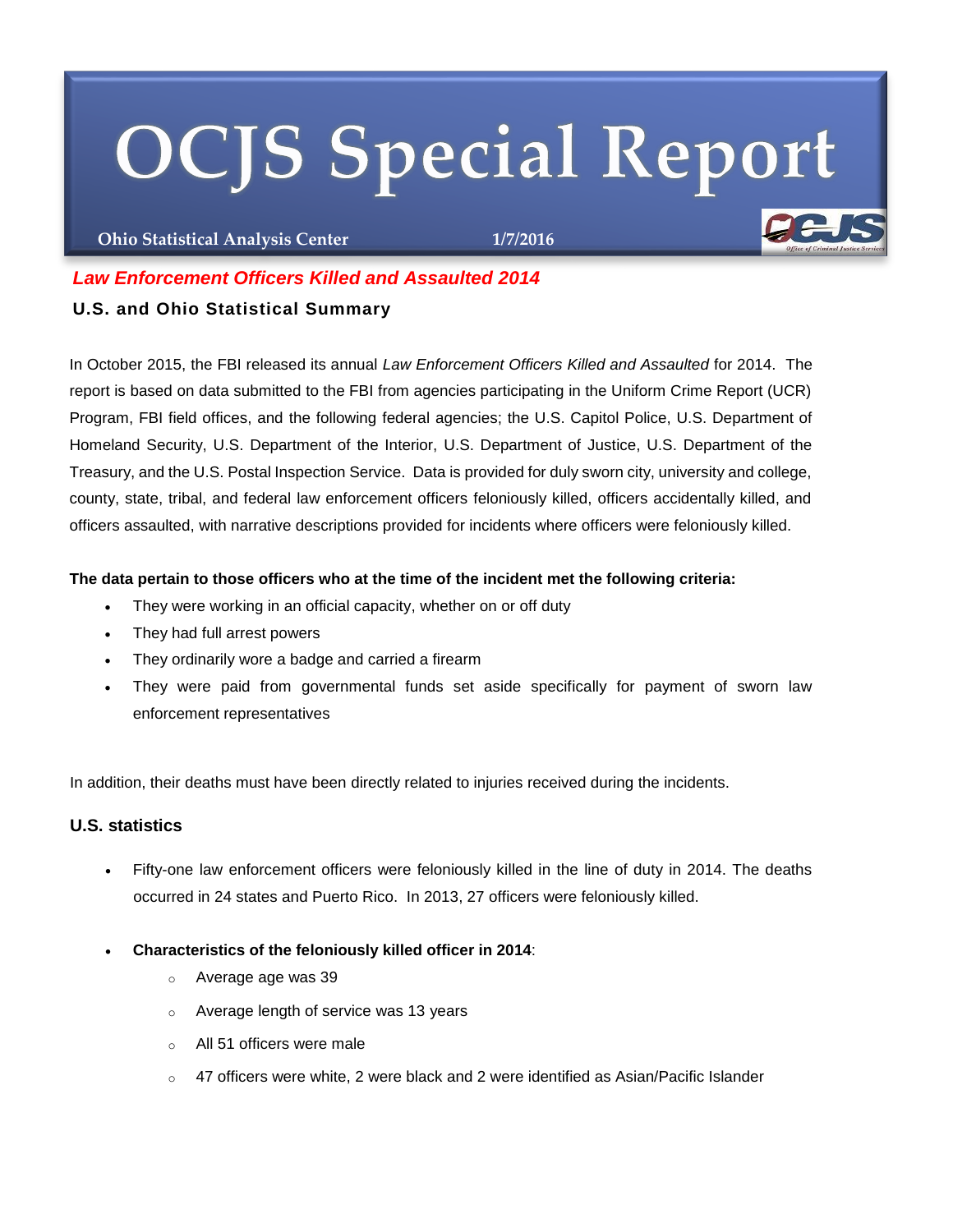#### **Characteristics of the incidents surrounding officer felonious killings:**

- o 8 percent (4) occurred during arrest situations.
- o 14 percent (7) occurred in ambush situations.
- o 18 percent (9) occurred during traffic pursuits or stops.
- o 6 percent (3) were killed handling persons with mental illness.
- o 2 percent (1) were killed in an unprovoked attack.
- o 8 percent (4) were killed during tactical situations.
- o 21 percent (11) of officers were killed answering disturbance calls.
- o 14 percent (7) of officers were killed while investigating suspicious persons or circumstances.
- o 10 percent (5) were killed while conducting investigative activity.
- $\circ$  Forty-six of 51 (90%) officers were killed by a firearm. Of those killed by a firearm, 72 percent were killed with handguns, 22 percent were killed with rifles, and 7 percent were killed with shotguns. Seven officers attempted to fire their own weapon and five fired their own weapon during the incidents. Twenty-eight percent of firearm deaths of officers occurred when the distance between the victim and offender was between 0-5 feet.
- $\circ$  Seventy-six percent of all officers feloniously killed were wearing body armor at the time of their murder.
- $\circ$  Fifty-nine identified offenders were associated with the 51 homicides. The average age of the alleged offenders was 31 years. There were 54 males, and five females. Of those whose race was reported, 42 were white, 13 were black, 2 were American Indian/Alaska Native, one identified as Asian/Pacific Islander and one for whom race was unknown. Eighty-five percent had prior criminal arrests, and 19 percent were under judicial supervision at the time of the felonious incident.
- o Over a 10-year period, 56 percent of felonious killings of officers occurred in the P.M. hours between noon and midnight, while 44 percent of felonious killing occurred in the A.M. hours. In 2014, 39 percent of felonious killings occurred during the A.M. hours while 61 percent of felonious killings occurred during the P.M. hours. Forty-three percent incidents (22) occurred between the daytime hours of 12 P.M. and 6 P.M.
- o Over a 10-year period, 47 percent of felonious killing of officers occurred between Thursday and Saturday, while the remaining 53 percent occurred between Sunday and Wednesday. Over the 10 year period, more felonious killings occurred on Thursdays and Saturdays than any other day. In 2014, the most felonious killings occurred on Saturday (11).

#### **Characteristics of the incidents surrounding officer accidental deaths:**

| $\circ$ 62 percent (28) died as a result of<br>automobile accidents. | $\circ$ 13 percent (6) died in motorcycle<br>accidents. |
|----------------------------------------------------------------------|---------------------------------------------------------|
| $\circ$ 13 percent (6) were struck by vehicles.                      | $\circ$ 2 percent (1) of officers drowned.              |

 $\mathcal{L}$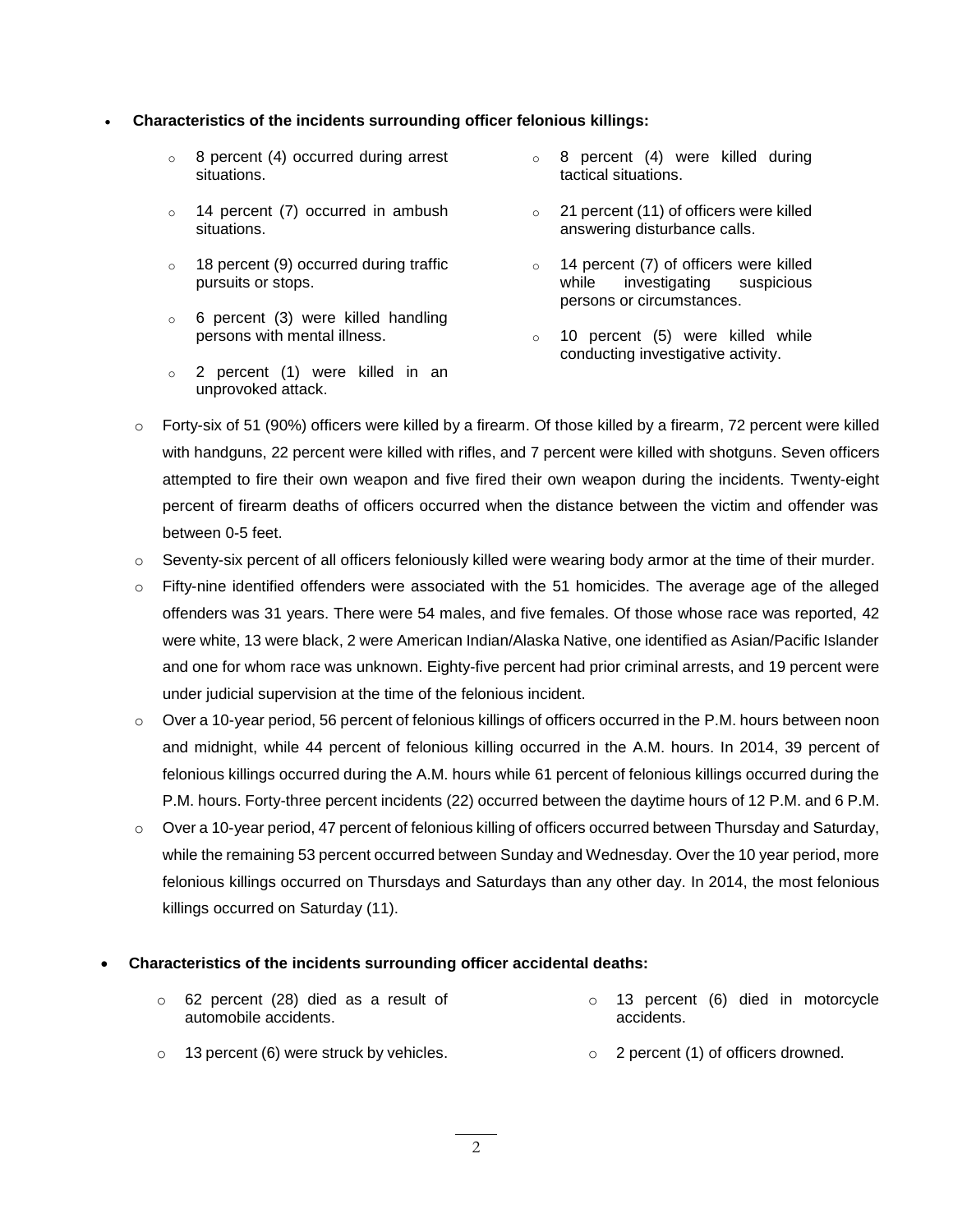- o 4 percent (2) died from other types of accidents.
- o 4 percent (2) were accidentally shot. One incident was the result of crossfire, mistaken for subject or other

#### firearm mishap, and one incident occurred during a training session.

#### **Characteristics of the incidents surrounding officer assaults:**

- $\circ$  48,315 officers were assaulted in the line of duty, a rate of 9.0 per 100 sworn officers, and of these 28 percent sustained injuries. Eighty percent of officers were assaulted with personal weapons, such as hands, fists, or feet. Two percent were assaulted with knives or other cutting instruments. Four percent were attacked with firearms. Fourteen percent were attacked with other dangerous weapons.
- o About one-third of officers were assaulted while handling a disturbance call. In other circumstances, 15 percent were assaulted while attempting arrest and 13 percent were assaulted while handling, transporting, or in custody of a prisoner.

## **Ohio statistics**

- There was one officer feloniously killed in Ohio in 2014. Since 2005 there have been 14 felonious killings in Ohio. This officer died from wounds sustained by a firearm.
	- $\circ$  Just before 2 a.m. on November 16, a police officer with the Akron Police Department was shot and killed during a disturbance at a restaurant/bar. The 32-year-old officer, a 7-year veteran of law enforcement, was off duty and at the restaurant when a man created a disturbance. The man was removed from the restaurant, and management asked him not to return for the evening. The officer was aware of the incident but did not act in an official capacity. A short time later, the man returned to the restaurant with a .40 caliber semiautomatic handgun. He brandished the weapon and stated he was armed. Patrons alerted the officer to the situation. Now acting in an official capacity, the officer immediately approached the man and attempted to defuse the situation. During the encounter, the man began discharging his weapon as the officer was forcing him out the door. The offender shot the officer at close range in the front upper torso/chest, and fatally in the front lower torso/stomach area. Four restaurant patrons were also struck and injured by rounds fired by the offender. Upon being pushed out of the restaurant, the offender threw his handgun on the ground and fled the scene. Within minutes, responding officers found the weapon and located the offender hiding in a field not far from the restaurant. One of the officers, assisted by his K-9 partner, arrested the offender. The 35-year-old offender was charged with Aggravated Murder of a Law Enforcement Officer and five counts of Felonious Assault. The offender was a known drug dealer and was under the influence of alcohol at the time of the incident. The offender was aware that the officer he killed was a member of law enforcement. The offender, who had a prior criminal record including drug violations and weapons violations, had been convicted previously.